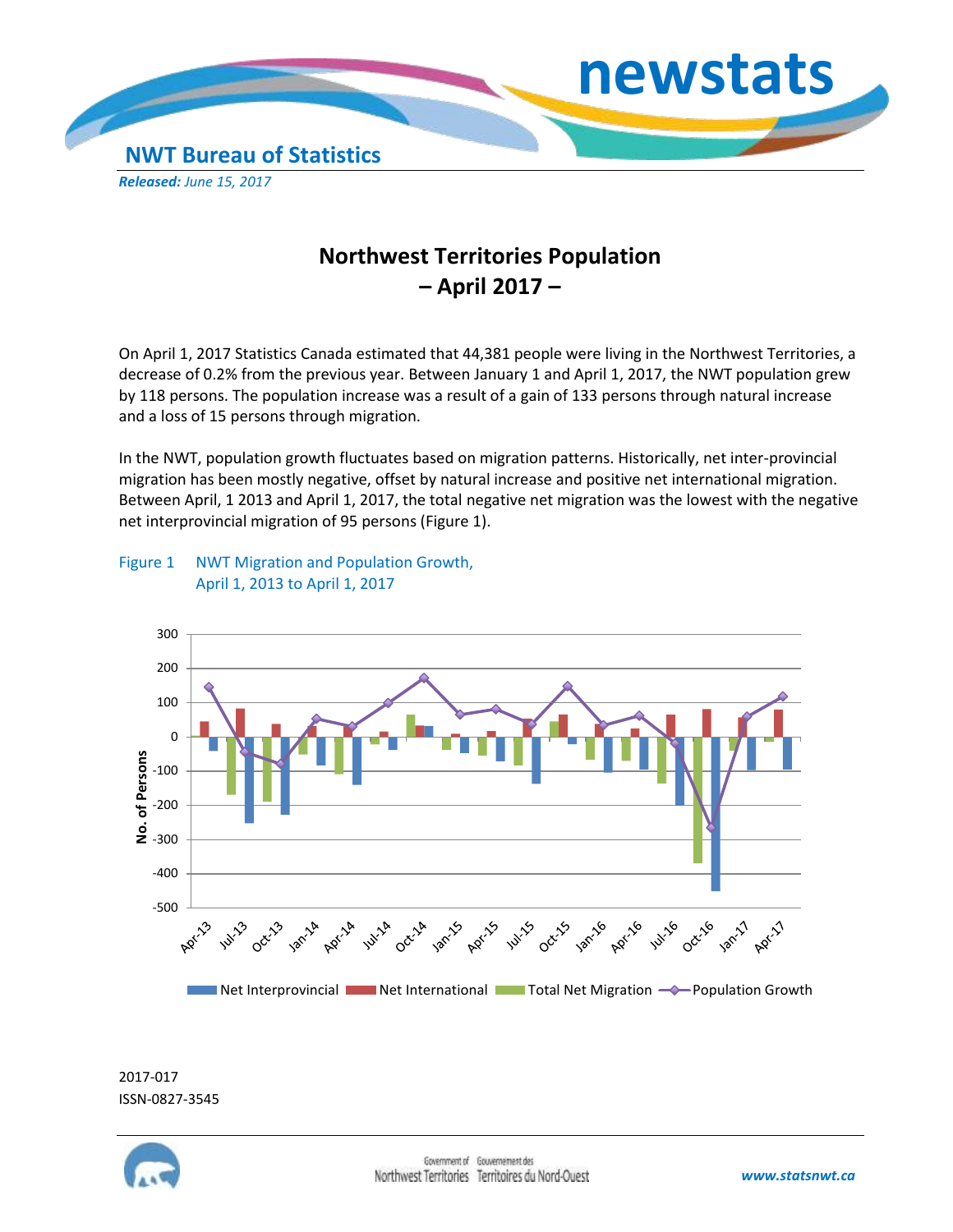Between April 1, 2016 and April 1, 2017, the population in the Northwest Territories decreased by 107 persons. The components of natural increase during this period consisted of 686 births and 233 deaths, resulting in a net increase of 453 persons. Inter-provincial migration accounted for 2,154 persons moving into the Northwest Territories from other provinces and territories, while 2,997 persons moved away, representing a net loss of 843 persons. Internationally, there was a net in-migration of 283 persons.

At the national level, Canada's population increased by 1.2% between April 1, 2016 and April 1, 2017. Growth in the majority of provinces and territories exceeded the national level with the exception of Quebec (0.8%), Nova Scotia (0.6%) and New Brunswick (0.2%). Newfoundland and Labrador is the only other jurisdiction besides NWT that also experienced a decrease (0.2%).

|                              | 2017       | (%)     | 2016       | (%)   | 2015       | (%)     | 2014       | (%)    |
|------------------------------|------------|---------|------------|-------|------------|---------|------------|--------|
|                              | 1-Apr      | Incr.   | 1-Apr      | Incr. | 1-Apr      | Incr.   | 1-Apr      | Incr.  |
| Canada                       | 36,591,241 | 1.2     | 36,146,780 | 1.1   | 35,750,157 | 0.9     | 35,422,086 | 1.1    |
|                              |            |         |            |       |            |         |            |        |
| <b>Northwest Territories</b> | 44,381     | $-0.2$  | 44,488     | 0.6   | 44,207     | 1.0     | 43,790     | $-0.1$ |
| Nunavut                      | 37,462     | 1.7     | 36,853     | 1.5   | 36,314     | 1.3     | 35,834     | 2.3    |
| Yukon                        | 37,808     | 1.6     | 37,227     | 0.4   | 37,081     | 1.7     | 36,447     | 0.9    |
|                              |            |         |            |       |            |         |            |        |
| <b>British Columbia</b>      | 4,789,221  | 1.3     | 4,729,677  | 1.1   | 4,679,968  | 1.1     | 4,627,856  | 1.1    |
| Alberta                      | 4,291,980  | 1.4     | 4,233,933  | 1.7   | 4,161,343  | 2.1     | 4,076,775  | 3.0    |
| Saskatchewan                 | 1,161,365  | 1.4     | 1,145,318  | 1.4   | 1,129,314  | 1.1     | 1,117,131  | 1.7    |
|                              |            |         |            |       |            |         |            |        |
| Manitoba                     | 1,332,629  | $1.6\,$ | 1,311,778  | 1.6   | 1,291,595  | 1.2     | 1,276,111  | 1.1    |
| Ontario                      | 14,135,610 | 1.5     | 13,923,446 | 1.2   | 13,755,697 | 0.8     | 13,644,739 | 1.0    |
| Quebec                       | 8,371,498  | 0.8     | 8,302,995  | 0.7   | 8,242,669  | 0.6     | 8,191,844  | 0.8    |
|                              |            |         |            |       |            |         |            |        |
| <b>New Brunswick</b>         | 757,641    | 0.2     | 756,125    | 0.2   | 754,459    | $-0.1$  | 755,157    | $-0.1$ |
| Nova Scotia                  | 953,173    | 0.6     | 947,503    | 0.52  | 942,621    | $-0.07$ | 943,244    | $-0.1$ |
| Prince Edward Island         | 149,790    | 1.4     | 147,770    | 1.0   | 146,279    | 0.6     | 145,420    | 0.3    |
| Newfoundland & Labrador      | 528,683    | $-0.2$  | 529,667    | 0.2   | 528,610    | 0.2     | 527,738    | 0.0    |
|                              |            |         |            |       |            |         |            |        |

## Table 1 Population Estimates and Annual Rate of Growth, by Province and Territory April 1, 2014 to April 1, 2017

The detailed components of population change for the Northwest Territories since 2011 are presented in Table 2.

For more information about these estimates or for community level population estimates and projections, please visit the NWT Bureau of Statistics website at http://www.statsnwt.ca or call (867) 767-9169.